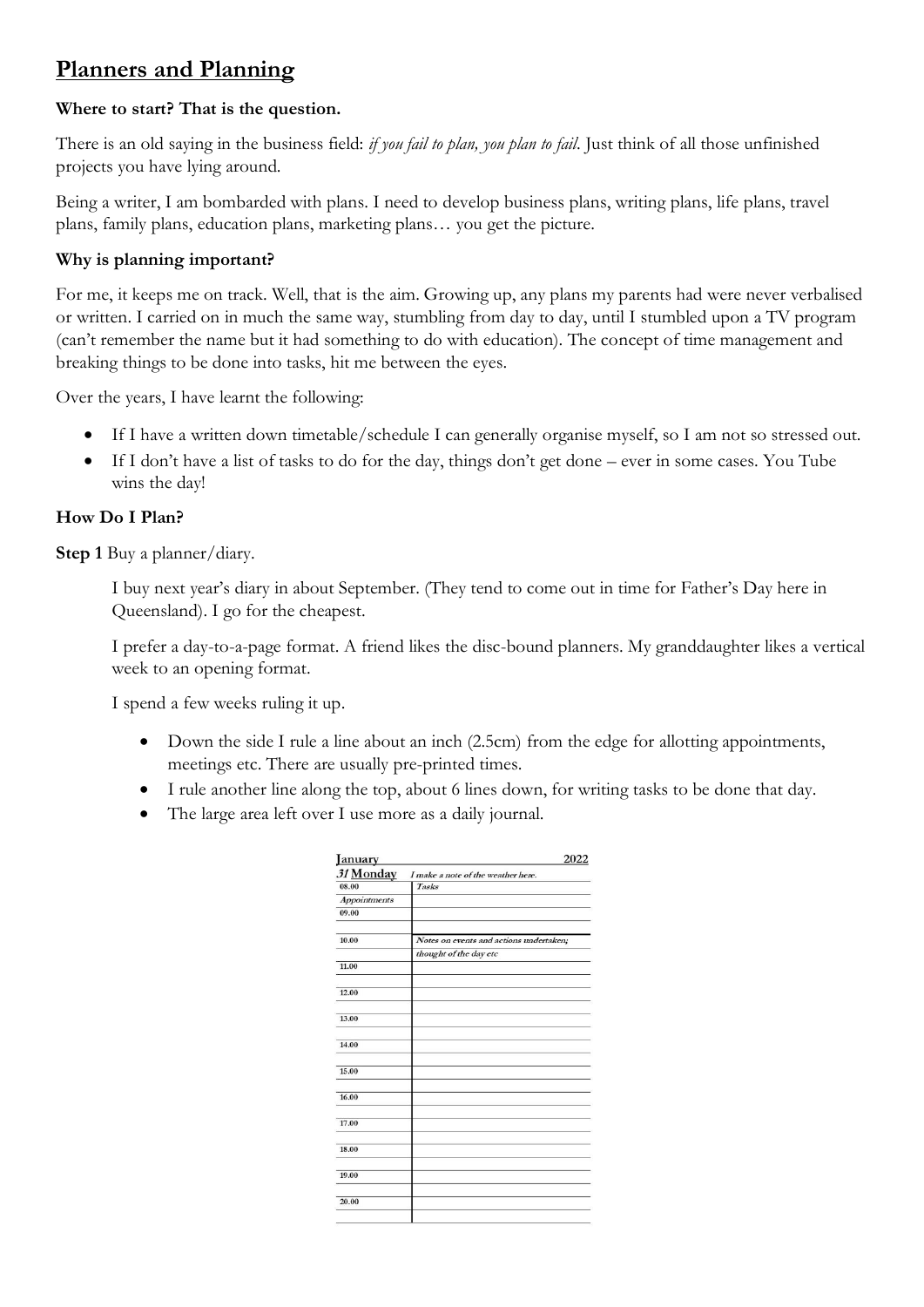• IF there is a note page at the front, I rule it up as a Year at Glance where I make note of regular events and bills due. Dates are not necessary. I also use different colour pens for coding and eas of reference.

| January   | February |
|-----------|----------|
| March     | April    |
| May       | June     |
| July      | August   |
| September | October  |
| November  | December |

#### Year at a Glance

#### **Step 2** Adapt

Over the years I have learnt that no diary/planner does what I want it to.

The diaries I tend to buy are very basic, so I adapt it by adding extra pages. This results in a diary that is about one and a half times as thick as it was when bought.

Pages I add include:

- Monthly Calendar, (The diaries I buy do not have monthly calendars.)
- Month at a glance (where I make a note of public holidays, birthdays, trips, bills due etc)

|                                             | 2022                           |
|---------------------------------------------|--------------------------------|
| Friday<br>Wednesday<br>Thursday<br>Saturday | <b>Sunday</b>                  |
|                                             | $\mathbf{1}$<br>$\overline{2}$ |
|                                             |                                |
|                                             |                                |
|                                             |                                |
|                                             |                                |
| s<br>$\mathbf{6}$<br>7                      | $\bf{8}$<br>$\overline{9}$     |
|                                             |                                |
|                                             |                                |
|                                             |                                |
|                                             |                                |
|                                             |                                |
| 12<br>13<br>14                              | 15<br>16                       |
|                                             |                                |
|                                             |                                |
|                                             |                                |
|                                             |                                |
| 19<br>20<br>$\overline{21}$                 | $\overline{\mathbf{z}}$<br>23  |
|                                             |                                |
|                                             |                                |
|                                             |                                |
|                                             |                                |
| 26<br>27<br>28                              | 29<br>30                       |
|                                             |                                |
|                                             |                                |
|                                             |                                |
|                                             |                                |
|                                             |                                |
|                                             |                                |
|                                             |                                |
|                                             |                                |

|    | January                              |                  |
|----|--------------------------------------|------------------|
|    | Public Holidays & Interest Days      | <b>Bills</b> Due |
| 1  | <b>New Years Day</b>                 | Phone            |
| 26 | <b>Australia Day</b>                 |                  |
|    | <b>School Resumes</b>                |                  |
|    |                                      |                  |
|    |                                      |                  |
|    |                                      |                  |
|    |                                      |                  |
|    | <b>Birthdays &amp; Anniversaries</b> | Trips            |
|    |                                      |                  |
|    |                                      |                  |
|    |                                      |                  |
|    |                                      |                  |
|    |                                      |                  |
|    |                                      |                  |
|    |                                      |                  |
|    |                                      |                  |
|    | <b>Special Events</b>                | Tasks            |
|    |                                      |                  |
|    |                                      |                  |
|    |                                      |                  |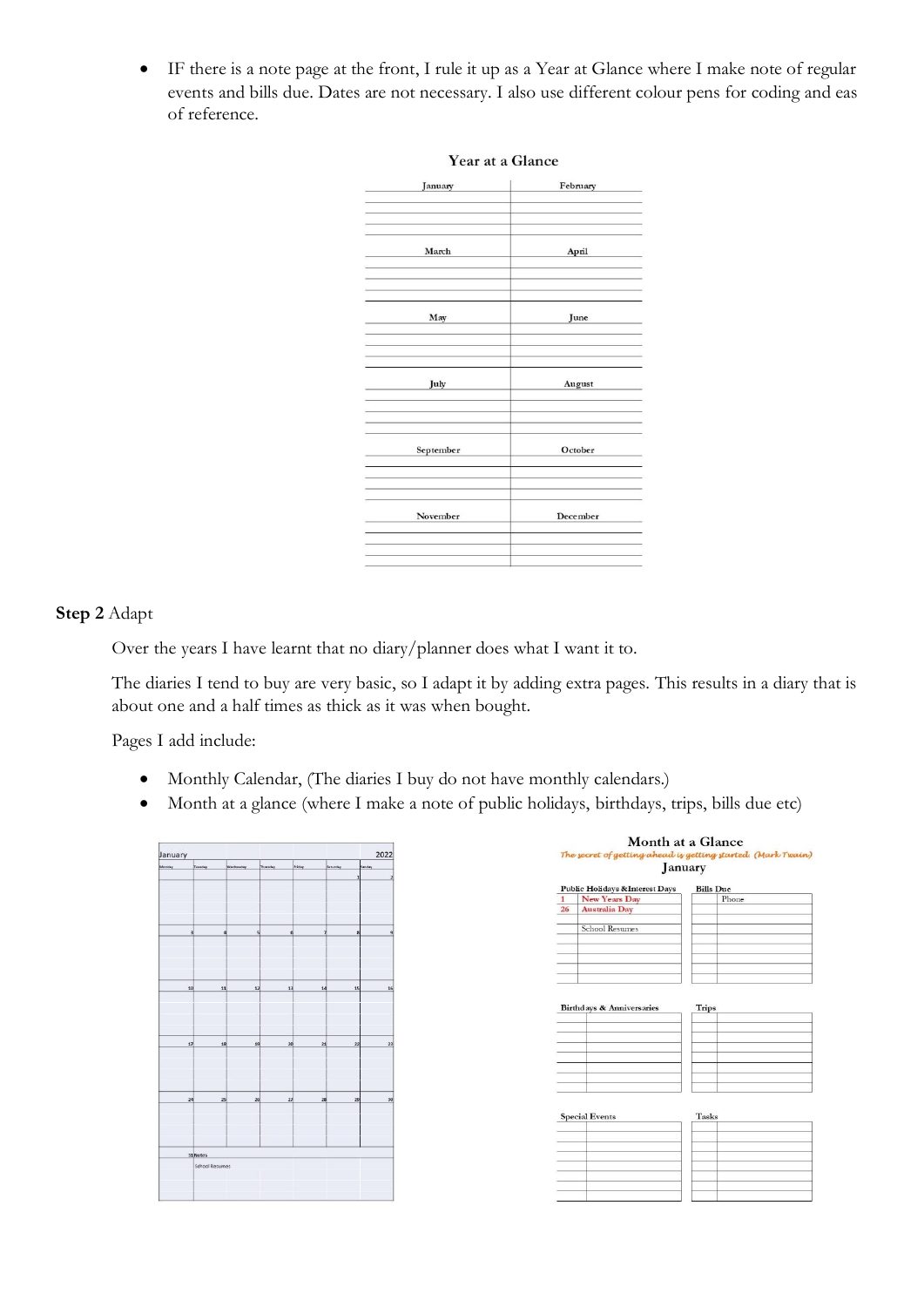- Weekly timetable  $-$  in 1 hour slots (It allows me to cover travelling time)
- A Habit and Goal tracker.



Goal Planner & Habit Tracker

| Mon<br>Writing | Tue | Wed | Thu | Fri | Sat | Sun |
|----------------|-----|-----|-----|-----|-----|-----|
|                |     |     |     |     |     |     |
|                |     |     |     |     |     |     |
|                |     |     |     |     |     |     |
| Health:        |     |     |     |     |     |     |
|                |     |     |     |     |     |     |
|                |     |     |     |     |     |     |
|                |     |     |     |     |     |     |
|                |     |     |     |     |     |     |
|                |     |     |     |     |     |     |
|                |     |     |     |     |     |     |
| Self Care:     |     |     |     |     |     |     |
|                |     |     |     |     |     |     |
|                |     |     |     |     |     |     |
|                |     |     |     |     |     |     |
|                |     |     |     |     |     |     |
|                |     |     |     |     |     |     |
|                |     |     |     |     |     |     |
|                |     |     |     |     |     |     |
|                |     |     |     |     |     |     |
|                |     |     |     |     |     |     |
|                |     |     |     |     |     |     |
|                |     |     |     |     |     |     |
|                |     |     |     |     |     |     |
|                |     |     |     |     |     |     |
|                |     |     |     |     |     |     |
|                |     |     |     |     |     |     |
|                |     |     |     |     |     |     |
|                |     |     |     |     |     |     |

- 2 sets of Vertical calendars
	- o 1 has 3 months per page I use for my Writing events
	- o 1 with 3 columns per month, with 1 month per page. I use this for my digital marketing tasks: 1 Column for my Blog, another for my website, and the third for my Facebook.

| Date                      | January               | February                 | March               |                         |                       |  |
|---------------------------|-----------------------|--------------------------|---------------------|-------------------------|-----------------------|--|
| $\mathbf 1$               | <b>New Year's Day</b> |                          |                     | Date                    | January               |  |
| $\overline{2}$            |                       |                          |                     | $\mathbf 1$             | <b>Jew Year's Day</b> |  |
| $\ensuremath{\mathsf{3}}$ |                       | RWG                      | RWG                 | $\overline{2}$          |                       |  |
| $\,$ 4 $\,$               |                       |                          |                     | $\overline{\mathbf{3}}$ |                       |  |
| $\overline{\mathbf{5}}$   |                       |                          |                     | $\overline{\mathbf{a}}$ |                       |  |
|                           |                       |                          |                     | 5                       |                       |  |
| $\mathbf{6}$              |                       |                          |                     | 6                       |                       |  |
| $\overline{\mathbf{z}}$   |                       |                          |                     | $\overline{7}$          |                       |  |
| $\bf{8}$                  |                       |                          |                     | $\overline{\mathbf{8}}$ |                       |  |
| $\mathbf{9}$              |                       |                          |                     | $\overline{9}$          |                       |  |
| 10                        |                       |                          |                     | 10                      |                       |  |
| ${\bf 11}$                | WAMB - Online         |                          |                     | 11                      |                       |  |
| 12                        |                       | FAWQ AGM -               | <b>FAWQ Gen Mtg</b> | 12                      |                       |  |
| 13                        |                       |                          |                     | 13                      |                       |  |
| 14                        |                       |                          |                     | 14                      |                       |  |
| 15                        |                       |                          |                     | 15                      |                       |  |
| 16                        |                       |                          |                     | 16                      |                       |  |
| 17                        |                       |                          |                     | 17                      |                       |  |
| 18                        |                       |                          |                     |                         |                       |  |
| 19                        |                       | <b>WAMB Master Class</b> |                     | 18                      |                       |  |
| 20                        |                       |                          |                     | 19                      |                       |  |
|                           |                       |                          |                     | 20                      |                       |  |
| 21                        |                       |                          |                     | 21                      |                       |  |
| 22                        |                       |                          |                     | 22                      |                       |  |
| 23                        |                       |                          |                     | 23                      |                       |  |
| 24                        |                       |                          |                     | 24                      |                       |  |
| 25                        |                       |                          |                     | 25                      |                       |  |
| 26                        | <b>Australia Day</b>  |                          |                     | 26                      | <b>Australia Day</b>  |  |
| 27                        |                       |                          |                     | 27                      |                       |  |
| 28                        |                       |                          |                     | 28                      |                       |  |
| 29                        |                       |                          |                     | 29                      |                       |  |
| 30                        |                       |                          |                     | 30                      |                       |  |
| 31                        |                       |                          |                     | 31                      |                       |  |

I made the Month at a Glance, Weekly Timetable, and the Goal/habit tracker in Word tables. The monthly Calendar I created from scratch in Excel. The vertical calendars are an Excel template I downloaded from the internet, though they are easy enough to create from scratch.

I colour the weekends a different colour for ease of organisation. It is hard to pick a Wednesday if you don't know where Saturday is. The red blocks are public holidays, and the brown Block, means that day is not a viable day for the month.